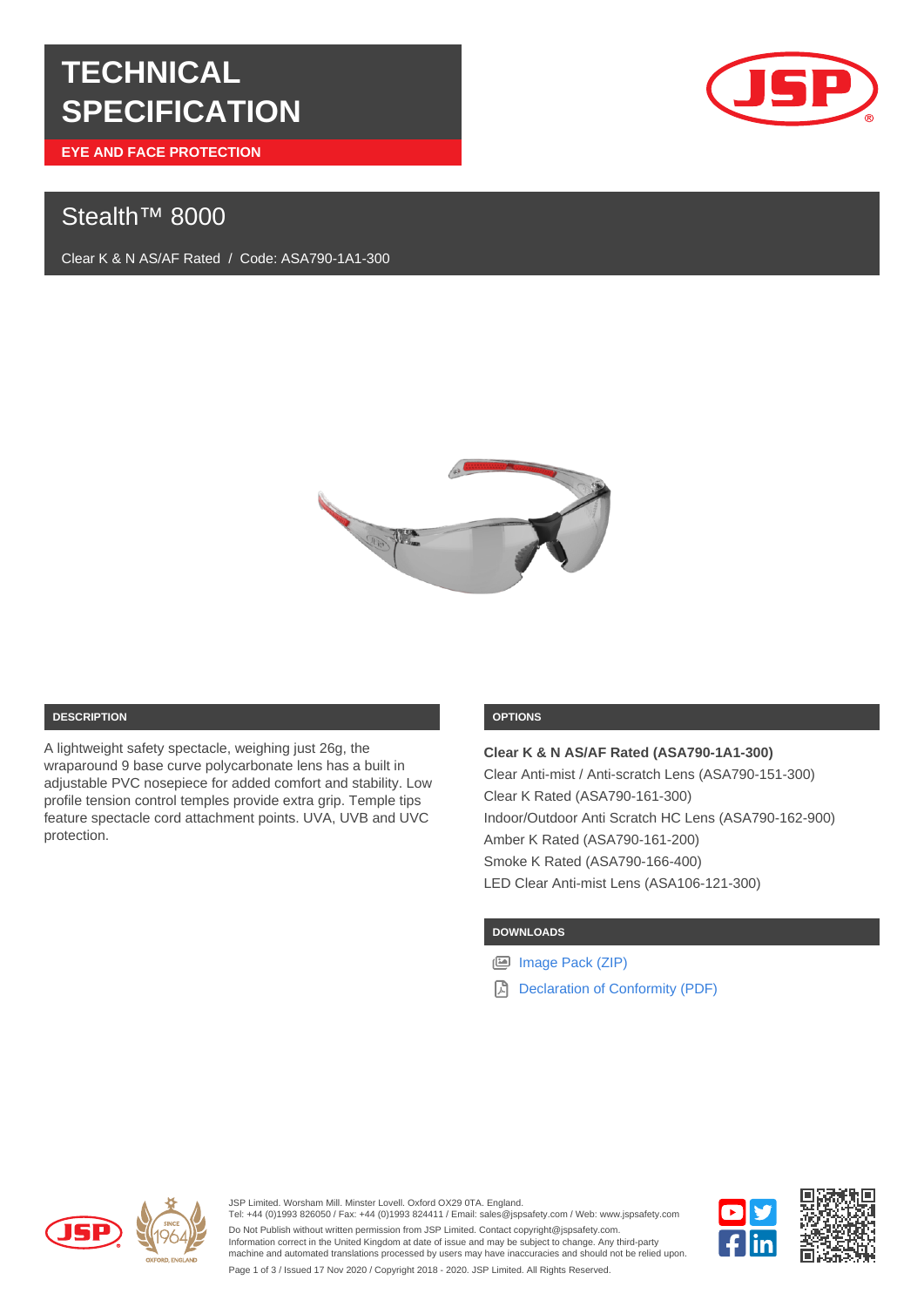#### **FEATURES**



# **Comfort & Grip**

Built-in soft rubber provides both comfort and grip to the side of the head to keep them secure without irritation.



### **Comfortable Nose Bridge**

Built-in adjustable PVC nose piece for added comfort and stability. It flexes and adjusts to fit the shape of the nose.



# **Spectacle Cord Anchor**

The temple tips have a spectacle cord anchor point for further practicality, preventing loss or scratching from being put on rough surfaces.

#### **COMPATIBLE PRODUCTS**

Flexinet® Mask FFP2 (821)

Flexinet® Mask FFP2OV (823)

Flexinet® Mask FFP2V (822)

Flexinet® Mask FFP3 Valved (832)

Force™ 8 Half Mask Respirator

SpringFit™ Disposable Dust Mask 421ML FFP2

SpringFit™ Disposable Dust Mask 425ML FFP2 with Typhoon™ Valve

SpringFit™ Disposable Dust Mask 431ML FFP3

SpringFit™ Disposable Dust Mask 435ML FFP3 with Typhoon<sup>™</sup> Valve

SpringFit™ Disposable Dust Mask 436ML FFP3 with Typhoon<sup>™</sup> Valve and Nuisance Carbon Layer

Typhoon™ Moulded Mask FFP2 Valved (725)

Typhoon™ Moulded Mask FFP2OV (726)

Typhoon™ Moulded Mask FFP3 Valved (735)

#### **ACCESSORIES**

PPE Cleaning Station & Accessories

#### **SAFETY STANDARDS**

#### EN 170

#### EN 166

#### **SPECIFICATIONS**



#### **APPLICATIONS**

# Aerospace

- **Agricultural**
- Chemical Spraying
- Distribution
- Farming
- Grain Stores
- Landscaping
- Airports
- Aircraft Maintenance
- Ground Handling
- Parking
- Security

Facilities Management

- Cleaning & Janitorial
- Elevator Maintenance & SVS
- Site Security / G4S

Food and Drink Manufacturing

Law Enforcement

- Police
- Prison • UN Forces

Manufacturing

- Automotive
- Cosmetics
- Injections Moulding
- Packaging
- Paper
- Pharmaceutical
- Wood and Timber



JSP Limited. Worsham Mill. Minster Lovell. Oxford OX29 0TA. England.

Tel: +44 (0)1993 826050 / Fax: +44 (0)1993 824411 / Email: sales@jspsafety.com / Web: www.jspsafety.com Do Not Publish without written permission from JSP Limited. Contact copyright@jspsafety.com.